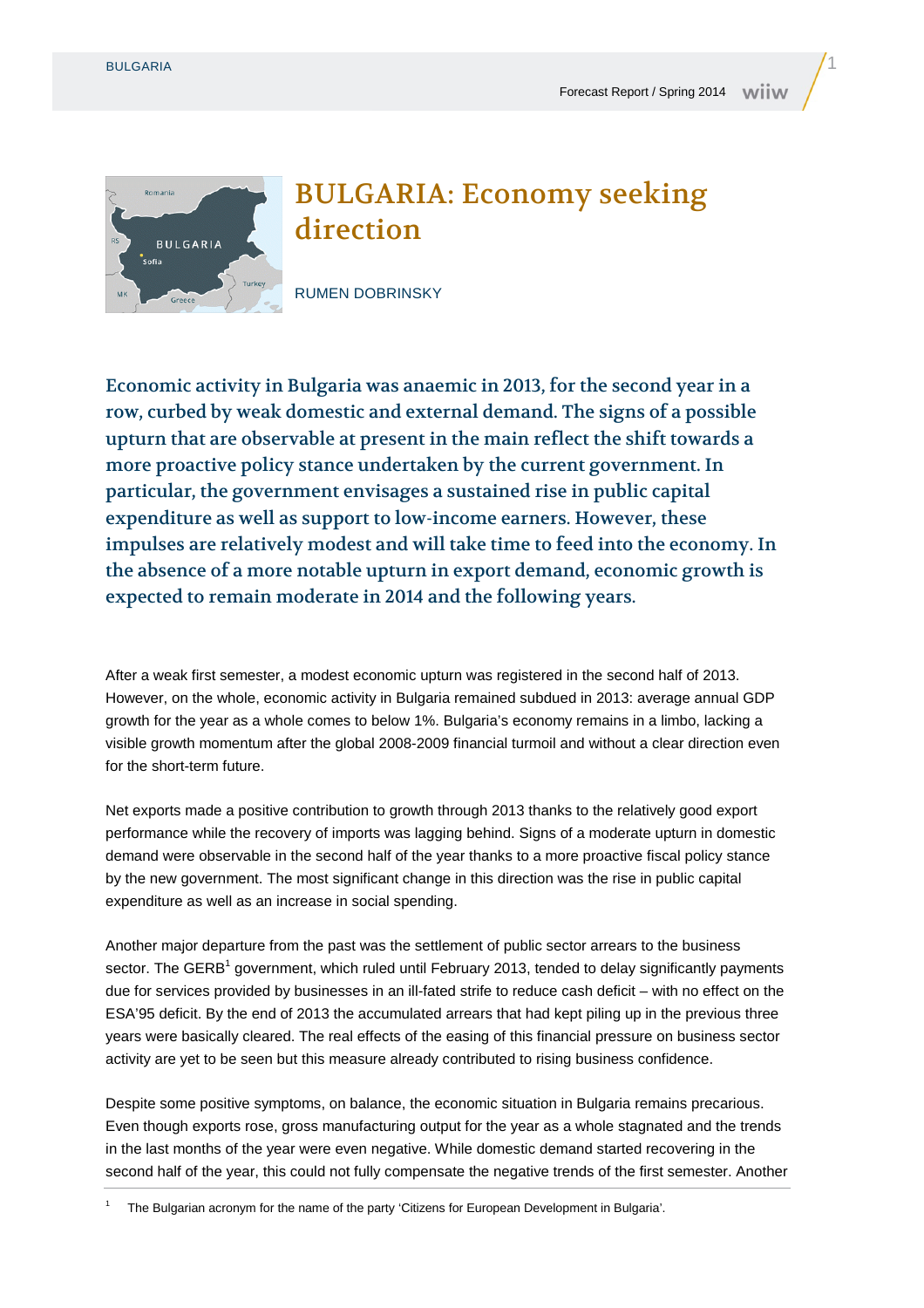indication of stagnation was the standstill in credit activity: at the end of December 2013, the stock of outstanding credit to both the corporate and the household sectors was virtually unchanged from a year earlier. At the same time, household deposits increased by almost 9% year on year.

The price dynamics in 2013 basically mirrored the weak domestic environment: in average annual terms, consumer prices grew by a mere 0.4% while producer prices even retracted. The labour market was equally stagnant: the average annual LFS measure of total employment remained virtually unchanged as against 2012 while there was a slight further increase in the rate of unemployment.

The good export performance was among the few positive economic outcomes in 2013. According to preliminary data, the growth of exports (both in real and in nominal terms) outpaced significantly that of imports, contributing to a sizeable surplus in the current account balance for the year as a whole. As another noteworthy result, for the first time in the past more than two decades since the start of economic transformation, Bulgaria recorded a positive merchandise trade balance (CIF-FOB) vis-à-vis its largest trading partner, Germany. The latest published surveys also provide some grounds for a more optimistic outlook: according to those, both business and consumer sentiment were on the rise.

The current centre-left government is implementing at present important changes in the course of public policy that were declared already when the government took office in mid-2013. The policy changes are reflected both in the 2014 budget and in some programmatic documents with medium-term orientation that have been adopted in recent months.

One of the immediate shifts in the policy priorities of the current government was the emphasis towards greater social orientation of fiscal policy. Some first measures were introduced already in the amendments to the 2013 budget, while the 2014 budget made further steps in this direction. Thus minimum wages were increased by 10% effective 1 January 2014 as a preparatory step towards an overall increase of public sector wages (an average rise of 8% is being discussed at present). Indexation of pensions was also reintroduced in the context of the so-called 'Swiss rule' (with pensions rising by a weighted average of productivity and inflation changes) which had been abandoned by the previous government. A range of additional measures were adopted that target increased levels of social protection of different segments of society.

The government has declared that it will rely on exports and investment as the key growth drivers. One of the most significant departures from the past is the great priority that the government assigns to public investment. Thus, according to a recent statement by Prime Minister Oresharski, the government will target the doubling of public capital expenditure in 2014-2016 as compared to the previous three-year period. As regards the investment priorities, the current government will seek a more balanced investment portfolio supporting its policy objectives across the board. This is also in contrast to the policy of the GERB government which was almost exclusively focused on highway construction.

However, it remains to be seen whether these rather ambitious goals are achievable in view of the actual absorptive capacity of the economy. Moreover, the above targets are still more like policy intentions that have not been translated into concrete investment programmes yet. Among the new steps already taken in early 2014 was the early disbursement of budgetary allocations for capital investment from the central budget to municipalities to ensure the local co-financing of EU-funded projects. These disbursements were on average 20% higher than in 2013 and were allocated with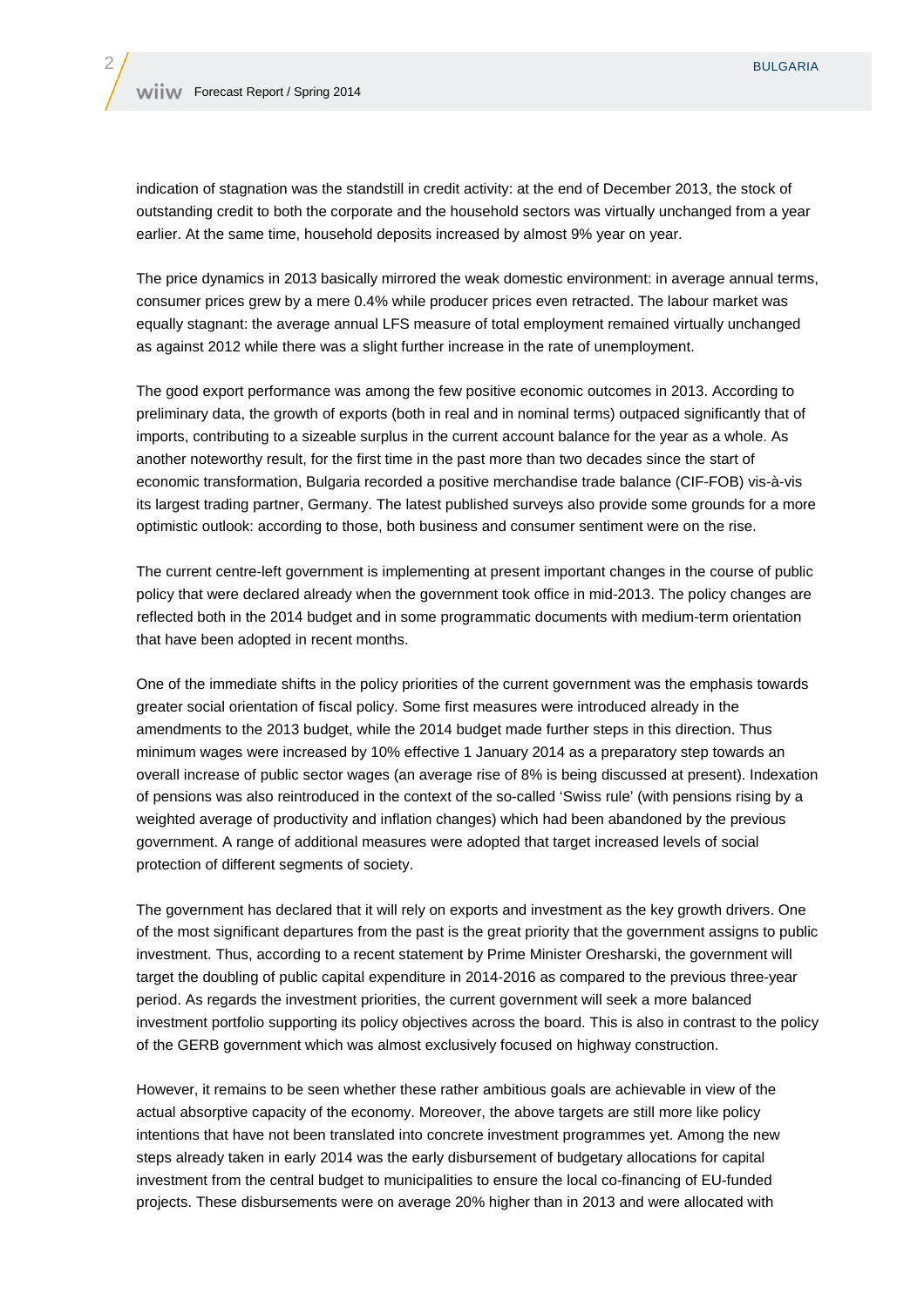priority to regions with high unemployment. However, the government still has not come up with targeted policy efforts to improve the investment climate with a view to stimulating private investment.

Regarding the reliance on exports, the new policy places key emphasis on competitiveness as the basis for raising the export potential of the economy. In this regard, a range of medium-term measures are envisaged targeting education and vocational training, resource efficiency, improvements in infrastructure and in the framework conditions for innovation activity. The government has also developed a medium-term programme in support of SMEs, with a particular focus on export-oriented and high-tech/knowledge-intensive innovative SMEs.

It should be noted that all these policy programmes are rather modest in scope and, in accordance with the government's medium-term fiscal framework, they would be implemented within the Maastricht fiscal limits. In any case, they represent a major shift as compared to the policy stance of the previous government, which did not engage in any proactive measures in support of the economy. There are no plans to raise taxes yet and the authorities have stated that they will mostly rely on improved efficiency of tax collection to support the envisaged higher public spending.

As soon as the envisaged policy support measures start feeding into the economy, they should provide support to domestic demand and could therefor contribute to a gradual strengthening of economic activity. The current context thus suggests that even in the absence of a strong external export pull, the economy could embark on a path of gradual recovery, backed by a modest domestic demand pull. As regards export demand, it is expected to remain moderate in 2014 with a gradual further improvement in the years after.

In view of the above, the current forecast envisages a moderate recovery in 2014 and a certain further acceleration of GDP growth in 2015-2016, depending on the effect of the external environment and the strength of the export pull. Throughout this forecast period, growth is expected to remain predominantly driven by domestic demand. The implied policy shifts will be moderate in relative size and within the scope of prudent macroeconomic management. The situation in the labour market will only be improving marginally and inflation will remain low. While the current account balance would shift to negative values, no major external imbalances are expected.